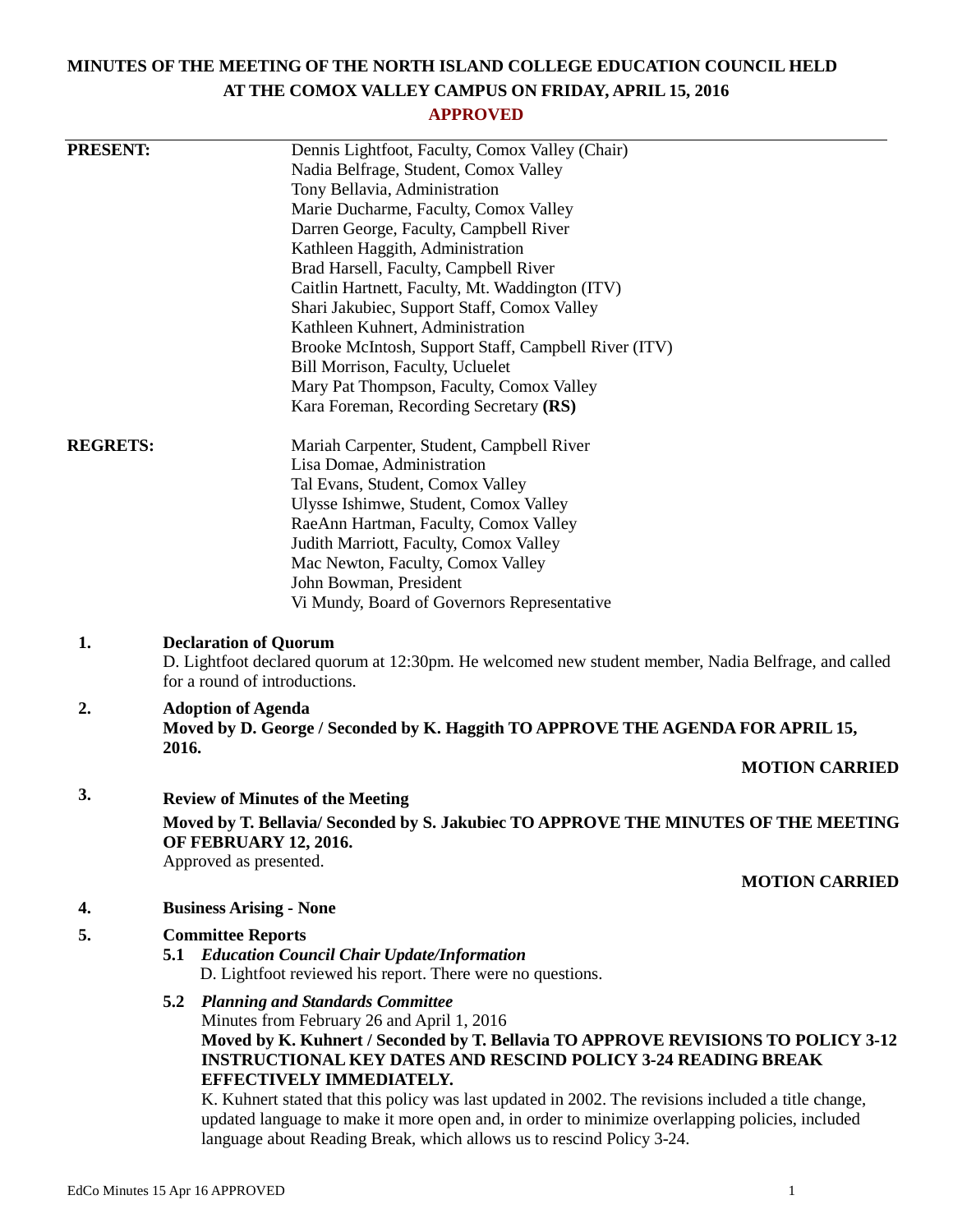#### *Discussion*:

Q; Who is responsible for getting the scheduling information to you?

A; The Registrar is responsible for gathering the information for key dates a year in advance. Then it is brought to the Senior Education Team (SET) for approval in June, and the final schedule is brought to Education Council for information at the October meeting.

#### **MOTION CARRIED.**

# **5.3** *Fast Track Committee*

No meeting.

## **5.4** *Curriculum Committee*

**Minutes of Curriculum Meetings – February 19 and March 18, 2016**

**Documents for Review**

### **5.4.1 Program Revision – Welding Levels A&B**

# **Moved by K. Haggith / Seconded by B. Harsell TO APPROVE THE PROGRAM REVISION.**

# **EFFECTIVE/START DATE: FA 2016 (retroactive 2014 FA)**

# *Rationale:*

The removal of B&A came through EdCo in 2014 as a package program revision with the level C removal and addition of a new foundation program. With critical feedback from the welding articulation group against the apprenticeship model, the ITA quickly reinstated levels B&A back in 2014, but NIC had removed the programs through EdCo. This paperwork is now being submitted so that the B&A levels can be accurately reflected on the website and within the system as an offered program. This revision backdates to 2014 FA. *Discussion*:

Concern was expressed about the reference to the ITA website in the Admission Requirements. Content on the ITA site is unclear and the minimum work-based hours are only a recommendation, not a requirement. This contradicts NIC's prerequisite requirements and current practice. As it is written, students could challenge these requirements. It was recommended that the actual required hours be clearly stated in the Admission Requirements.

After discussion **it was agreed** that this feedback be sent to the Department and this revision move forward as it is presented.

# **MOTION CARRIED 1 OPPOSED**

## **Action Item**

K. Kuhnert will forward this feedback to the Department.

## **5.4.2 New Course – KWA 097 Introduction to Kwak'wala II Moved by K. Haggith / Seconded by B. Morrison TO APPROVE THE NEW COURSE.**

# **EFFECTIVE/START DATES: FA 2016**

# *Rationale:*

*The Adult Basic Education Department strongly believes in the importance of Indigenous languages and is committed to assisting local Indigenous communities with their retention and revitalization. The Adult Basic Education Department of North Island College is designed to validate cultural aspirations and identity and motivate academic excellence. As such, we recognize the need to develop and incorporate Indigenous Languages into programming at the Adult Basic Education level. The development of this course will allow for the inclusion of culturally and socially relevant learning activities and assist the college to provide a platform to assist local First Nations with programs that are relevant to the individual students and encourage learners to begin speaking, practicing, and bringing their respective languages into the community. This course will also provide students with a relevant ABE course that they can use toward their Dogwood.*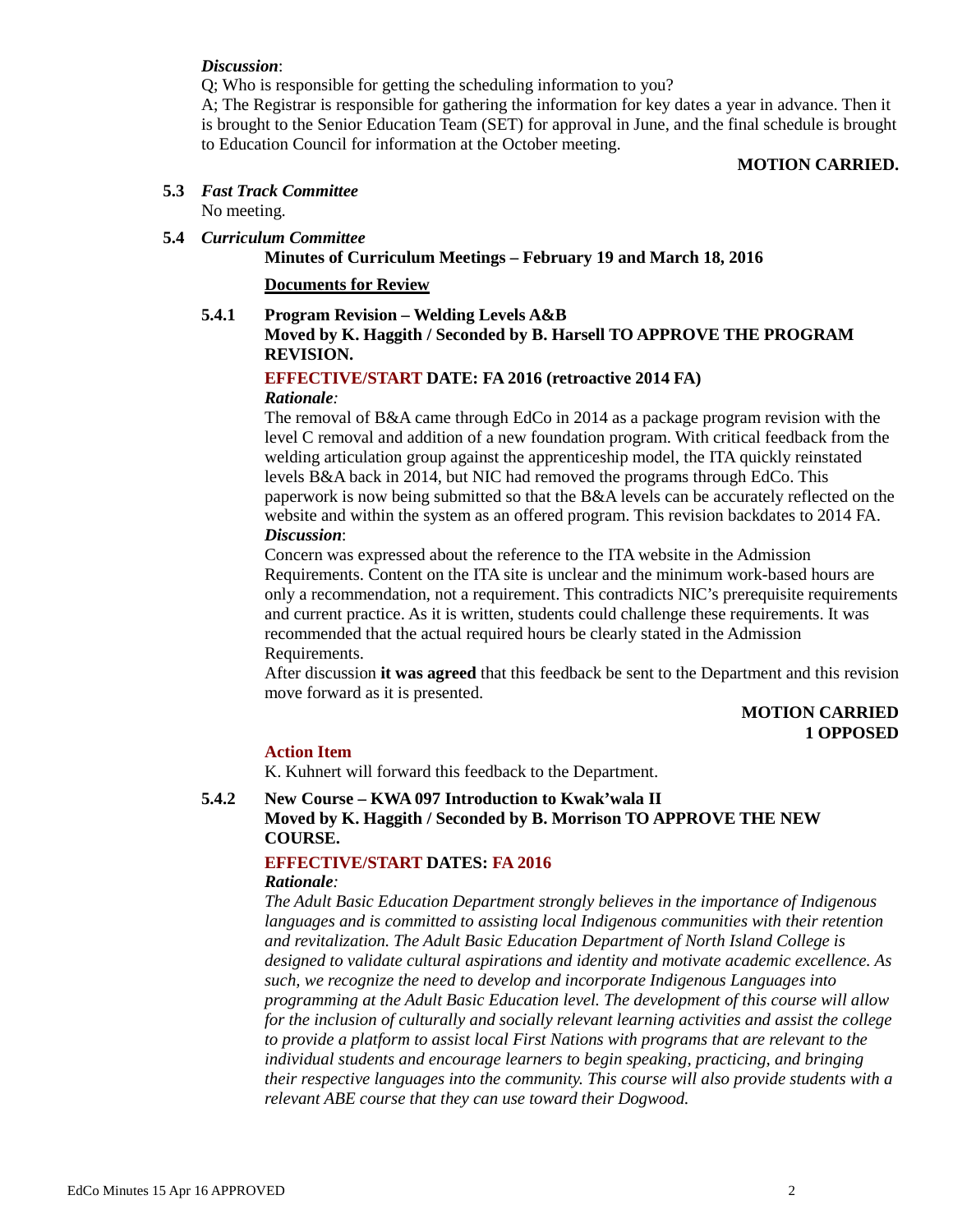### *Discussion*:

It was noted that some changes were not made to the CDW after the Curriculum Committee meeting. Council approval is based on these changes being made prior to submission to Student Records Office for processing.

# **Revisions required**

#15 Description: remove in  $2<sup>nd</sup>$  sentence "that build on the language learned in the previous course"

#20 Student Evaluation: use the same language as in KWA 096

#22 Instructor Qualification: Move "Willingness to co-teach…" to #23 Additional Information

#### **MOTION CARRIED.**

## **5.4.3 ITEMS 5.4.3 – 5.4.5 APPROVED as a bundle.**

# **Program Revision – Hospital Unit Clerk Moved by K. Haggith / Seconded by K. Kuhnert TO APPROVE THE PROGRAM REVISION AND THE COURSE REVISIONS TO HUC 101 AND HUC 103.**

# **EFFECTIVE/START DATE: FA 2017**

### *Rationale:*

*This program change reflects the programs that are offered at Camosun and VIU, all of which have employees at Island Health. Changes include:*

- *Modifying the pharmacology course from 48 to 30 hours with proportionate credit reduction from 1.5 to 1.*
- *Modifying Anatomy, Physiology & Medical Terminology to increase hours from 60 to 72 hours with proportionate credit increase from 2.0 to 2.5. This results in program hours being reduced from 327 to 321.*
	-
- *And changes to Instructor Qualifications to reflect the qualifications of the individual who is teaching in the program for a number of years.*

*Discussion*:

# None

## **MOTION CARRIED.**

- **5.4.4 Course Revision – HUC 101 Anatomy, Physiology & Medical Terminology Approved as a bundle**
- **5.4.5 Course Revision – HUC 103 Introduction to Pharmacology Approved as a bundle**

# **5.4.6 Program Revision BBA General Management Moved by K. Haggith / Seconded by M. Ducharme TO APPROVE THE PROGRAM REVISION**

# **EFFECTIVE/START DATE: FA 2016**

#### *Rationale:*

*To allow a block transfer from a Tourism & Hospitality Diploma (all options) directly into the 3rd year of the Bachelor of Business Administration Degree for General Management Major.*

### *Discussion*:

Question about why the program would include an elective from another institution. This is not part of the submitted revisions so it was agreed that this question will be forwarded to the department.

#### **MOTION CARRIED.**

#### **Revisions required – per motion carried in 5.4.7**

Add "North Island College's" before diploma name.

**5.4.7 Program Revision BBA Marketing Moved by K. Haggith / Seconded by T. Bellavia TO APPROVE THE PROGRAM REVISION**